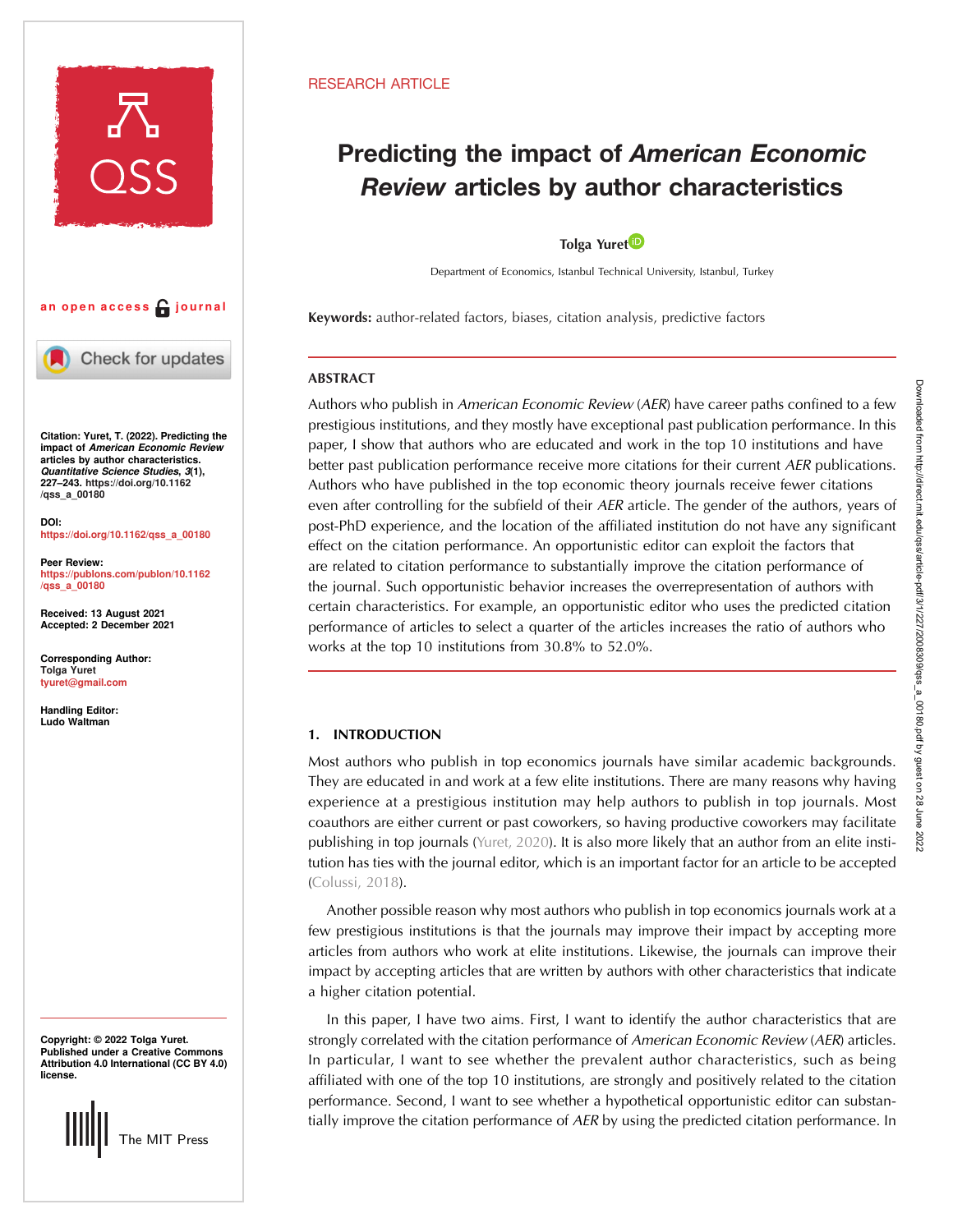this way, I want to see whether the opportunistic behavior increases the concentration of certain author characteristics.

I use a General Linear Model with Logarithm to analyze the effect of author characteristics on the number of citations that AER articles receive. The continent of the institution where the authors work and their past publication productivity are examples of the author characteristics that I include. In addition to the author characteristics, I include a few article-related factors that are easily observed and have a clear impact on citation performance, such as the month of the issue that the article is published in.

Next, I perform simulations where two types of opportunistic editors try to optimize the average citation performance of the journal. The opportunistic editor with perfect foresight has perfect information regarding the future citation performance of the articles and selects better performing articles. The opportunistic editor who uses the regression results computes the predicted citation performance of the articles to select the articles that have better expected performance.

In the simulations, I try to see whether large improvements can be attained by opportunistic editors. Moreover, I try to see whether the lack of perfect foresight benefits authors who have characteristics that are already overrepresented. In this way, I provide an additional perspective to interpret the regression results.

#### 2. RELATED LITERATURE

There is a large literature on the factors that affect the number of citations that an article receives. [Tahamtan, Afshar, and Ahamdzadeh \(2016\)](#page-16-0) present a comprehensive literature review by classifying the research on this topic into three categories. The first category includes paper-related factors, such as characteristics of titles and choice of topic. The second category includes journal-related factors, such as the Journal Impact Factor and the language of the journal. The third category includes author-related factors, such as the author's reputation and gender.

I focus on the effect of author characteristics on citation performance, so this paper mainly belongs to the third category. I only study the citation performance of a single journal so there are no journal-related factors in my analysis. Although my focus is on the author characteristics, I include a few paper-related factors that are easily observed and have a clear effect on the citation performance of an article.

A paper-related factor that I analyze is the month in which an article is issued. Articles that are published in the early months of the year have more time to be recognized, so they receive more citations than articles published in later months of the year. The effect is demonstrated for the citation performance in the first 3 years after publication by a study that analyzes all journals indexed in the Web of Science ([Donner, 2018](#page-15-0)). In contrast, another study that focuses on information science articles claims that the month of the issue is not important because of the improved access in the digital age [\(Xie, Gong et al., 2019\)](#page-16-0).

The publication year of the articles is another paper-related factor that I analyze. Because I use the same 2-year citation window for all the articles, the number of years in which articles receive citations does not change. However, the number of citations that journals receive in a given year increases over the years [\(Petersen, Pan et al., 2019\)](#page-16-0). For this reason, the publication year is an important determinant for citation performance, even for a specific 2-year window.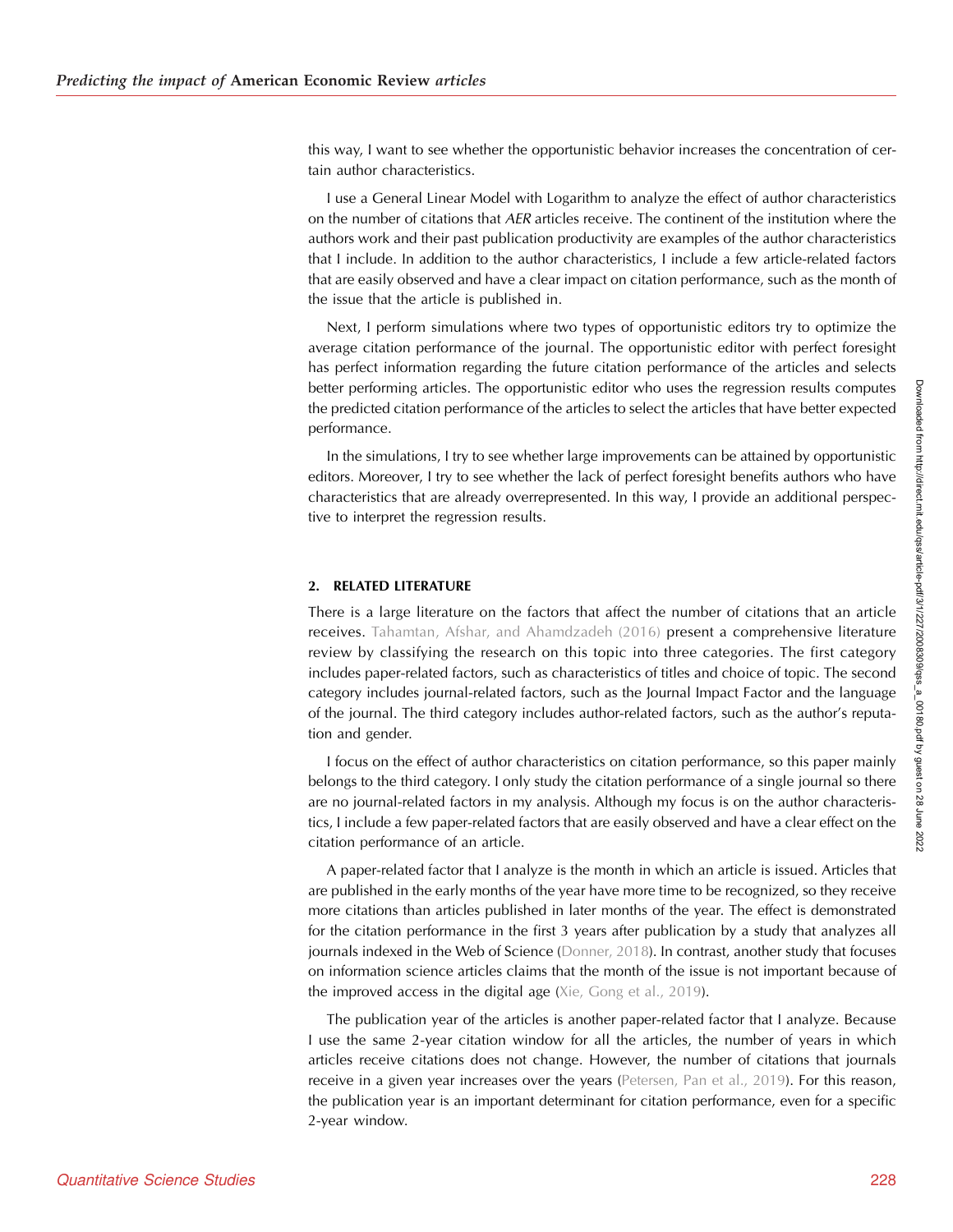Subdiscipline is another important paper-related factor that affects the number of citations that an article receives. Empirical economics articles typically receive more citations than theoretical economics articles [\(Johnston, Piatti, & Torgler, 2013\)](#page-16-0). In contrast, empirical papers receive fewer citations than theoretical papers in psychology [\(Buela-Casal, Zych et al.,](#page-15-0) [2009](#page-15-0)). There is evidence that subdiscipline categories other than the empirical-theoretical divide are also important for the number of citations that an article receives in economics ([Medoff, 2003\)](#page-16-0), and mathematics [\(Smolinsky & Lercher, 2012](#page-16-0)).

I include the subdiscipline of an article both as a paper-related factor and as an authorrelated factor. For the paper-related approach, I judge whether the papers are theoretical or empirical. For the author-related approach, I use a dummy variable that indicates whether authors have ever published in the top three theoretical economics journals.

[Trimble and Ceja \(2013\)](#page-16-0) find that authors from the United States and Europe receive more citations in astrophysics. Of course, the geography and quality of institutions are related, as most prestigious institutions are in either North America or Europe. [Chan, Guillot et al.](#page-15-0) [\(2015\)](#page-15-0) find that authors from high-ranking institutions get more citations for their Econometrica and  $AER$  publications, and [Amara, Landry, and Halilem \(2015\)](#page-15-0) find that authors from highranking Canadian business schools receive more citations than authors from low-ranking Canadian business schools. However, authors from top institutions do not necessarily receive more citations in all academic fields. For example, [Haslam, Ban et al. \(2008\)](#page-16-0) conclude that psychologists from high-ranking institutions do not get more citations than psychologists from low-ranking institutions.

It is natural to expect that the past citation performance of authors is a good predictor of their current citation performance. A group of studies support this relation for economists ([Medoff, 2003\)](#page-16-0), physicists [\(Wang, Fan et al. 2019](#page-16-0)), and various fields of science ([Onodera](#page-16-0)  $&$  Yoshikane, 2015). It is less clear why authors who published many papers in the past receive more citations. [Card and DellaVigna \(2020\)](#page-15-0) find that more productive economists receive more citations. [Lindahl \(2018\)](#page-16-0) claims that productive mathematicians also receive more cita-tions, but the effect is clearer for those who publish at top journals. [Hurley, Ogier, and Torvik](#page-16-0) [\(2013\)](#page-16-0) also find that productivity affects citation performance; however, the effect is not significant when other factors such as authors' past citation performance are also considered.

There is no consensus on whether the gender of authors is an important factor for citation performance. [Nunkoo, Hall et al. \(2019\)](#page-16-0) find that men receive significantly more citations than women in the tourism field, whereas [Hengel and Moon \(2020\)](#page-16-0) find that women receive significantly more citations than men in economics. [Nielsen \(2017\)](#page-16-0) could not find any significant gender effects for management journals. [Thelwall \(2020\)](#page-16-0) analyzes citation performance in 27 academic fields and shows that whether or not women have a higher citation performance depends on the academic field.

Another inconclusive issue is the effect of the number of authors on the number of citations. [Kosteas \(2018\)](#page-16-0) finds that the number of authors is a significant factor that affects citations in economics. [Levitt \(2015\)](#page-16-0) also finds that the number of authors and the number of citations are positively related in economics, but the effect is only valid for articles with fewer than three authors. [Bornmann, Schier et al. \(2012\)](#page-15-0) do not find any significant relationship between the number of authors and citations of an article for chemistry journals.

The closest to this study is  $\forall$  [Hamermesh \(2018\)](#page-16-0), which analyzes most of the author characteristics included in this paper and uses data from AER and four other top economics journals. The study finds that there is no significant difference between men and women in citation performance, but it is found that more senior authors, authors with better past publication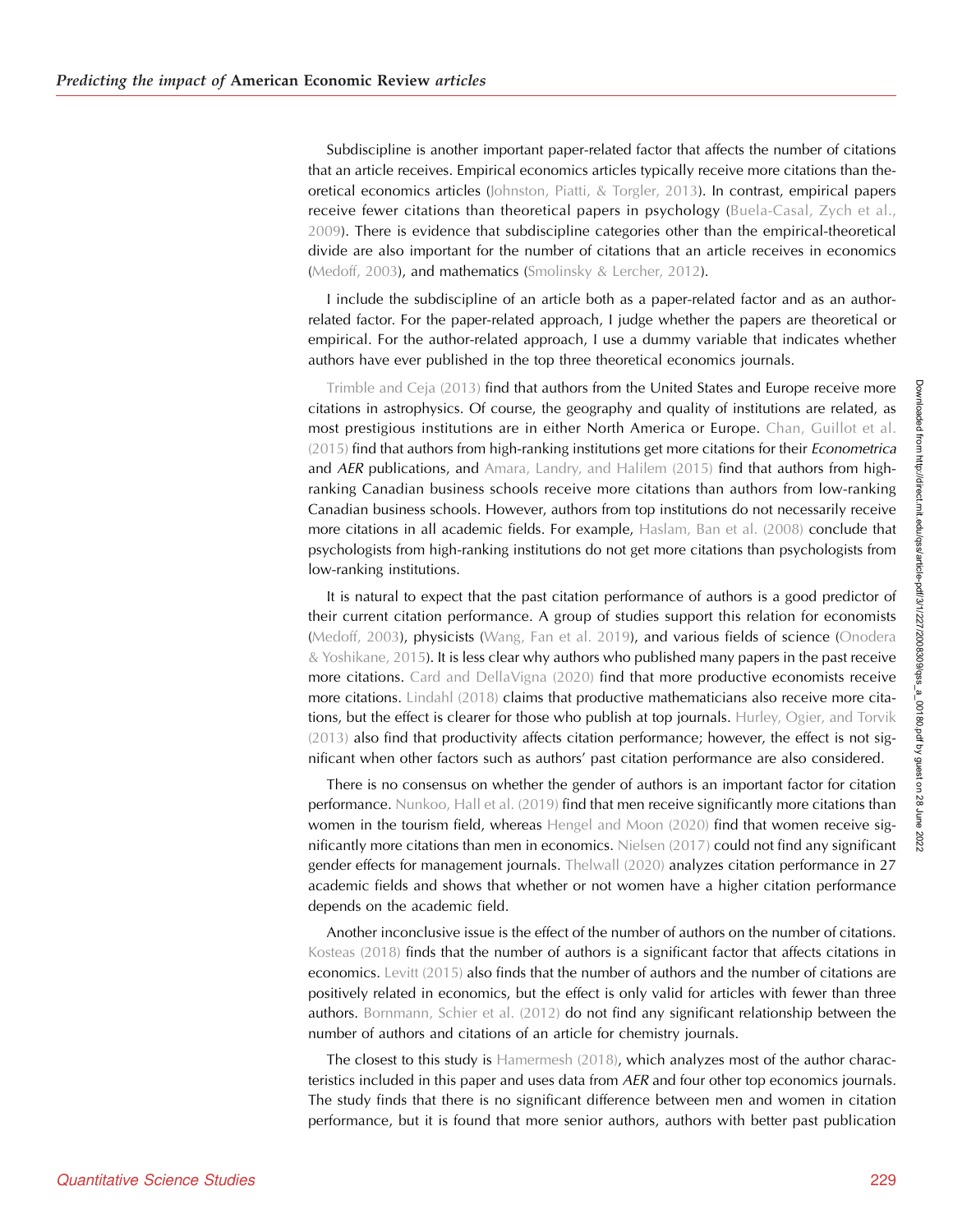performance, authors from top institutions, and articles with more coauthors receive more citations. However, the study considers each factor affecting citation performance in isolation. In contrast, I run a regression including all the factors and use its results to perform simulations to show the effect of author characteristics on the citation performance from an additional perspective.

This paper is also related to opportunistic editorial practices. [Martin \(2016\)](#page-16-0) summarizes the common editorial misconduct that tries to enhance the citation performance of journals. The editors force authors to cite papers from their journals; they form journal cartels, where journal A cites journal B, and journal B cites journal A; and they create an online queue of accepted papers, so they can choose the papers that are developing a better citation performance to publish.

There are some opportunistic editorial practices to boost citation performance that cannot be classified as unethical. For example, it is known that positive and strong results are more easily published. [Franco, Malhotra, and Simonovits \(2014\)](#page-16-0) analyze all the projects in a prestigious sponsored program in social sciences, and they show that if the results are not significant and positive, the results are not likely to be written up, and the papers are not likely to be published if written. The null results are not published, possibly because of their low expected citation performance. The fact that stronger results get more citations is called citation bias ([Fanelli, Costas, & Ioannadis, 2017](#page-16-0)).

Editors may choose not to publish articles in certain subfields of economics because of their citation performance. For example, there are few replication experiments ([Andrews & Kasy,](#page-15-0) [2019\)](#page-15-0) in the top economics journals. It is also known that heterodox papers are not published in the top economics journals (Earl  $&$  Peng, 2012). This may be due to the fact that heterodox articles do not receive many citations from mainstream articles ([Lee, 2012\)](#page-16-0).

Editorial decisions are not made by the editor alone: The editorial team is important. [Card](#page-15-0) [and DellaVigna \(2020\)](#page-15-0) find that editors closely follow referee decisions for economics journals. They also note that the referee recommendations correlate strongly with the citation performance of the papers. Naturally, the editors have some discretion. For example, they follow the recommendations of the referees who are more productive more closely, although referees who are less productive have equally good performance in predicting the citation performance.

# 3. DATA

In this paper, I focus on the citation performance of AER articles because there is considerable evidence that AER is the top economics journal. A survey among a large group of economists concludes that respondents see AER as the top economics journal ([Axarloglou & Theoharakis,](#page-15-0) [2003\)](#page-15-0). Many studies that rank economics journals by citation analysis also rank AER as the top economics journal [\(Kalaitzidakis, Mamuneas, & Stengos, 2011\)](#page-16-0).

I collected information about AER articles and their authors. I used data from Web of Science, Econ-Lit, and biographies obtained from the internet. The description and the source of the data, and the interpretation of their summary statistics are given as follows.

#### 3.1. Article-Related Factors (Rows 1–5 in [Table 1\)](#page-4-0)

I collected the article-related factors of all AER articles that were published between 2008 and 2017 from the Web of Science. The citation performance of articles in AER is considerably higher than that of other types of publications in AER. Therefore, I only considered regular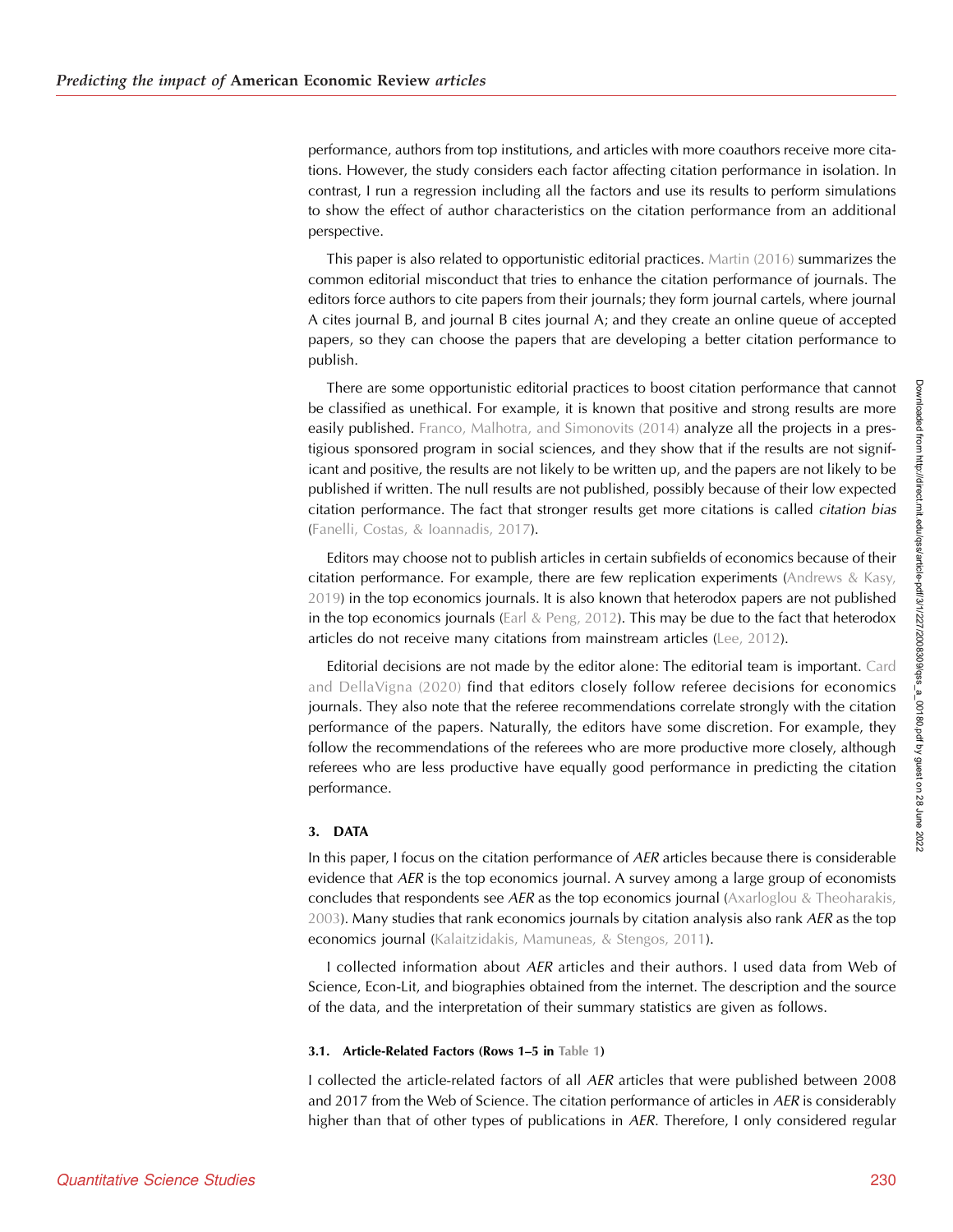<span id="page-4-0"></span>

| Row No.        | Variables                                                                                   | No. of<br>observations | Mean   | Standard<br>deviation |
|----------------|---------------------------------------------------------------------------------------------|------------------------|--------|-----------------------|
|                | Article-level variables:                                                                    |                        |        |                       |
| 1              | Two-year impact                                                                             | 1,052                  | 12.0   | 13.5                  |
| $\overline{2}$ | Number of authors                                                                           | 1,052                  | 2.33   | 0.94                  |
| 3              | Year published                                                                              | 1,052                  | 2012.7 | 2.81                  |
| 4              | Month issued                                                                                | 1,052                  | 7.12   | 3.46                  |
| 5              | Dummy for theoretical articles                                                              | 1,052                  | 0.248  | 0.432                 |
|                | <b>Author-level variables:</b>                                                              |                        |        |                       |
| 6              | Women                                                                                       | 2,453                  | 0.156  | 0.363                 |
|                | Dummy variables for the continent of the author's affiliated institution                    |                        |        |                       |
| 7              | North America                                                                               | 2,453                  | 0.709  | 0.455                 |
| 8              | Europe                                                                                      | 2,453                  | 0.250  | 0.433                 |
| 9              | Rest of the World                                                                           | 2,453                  | 0.041  | 0.199                 |
|                | Dummy variables for the Quacquarelli Symonds rank of the author's affiliated<br>institution |                        |        |                       |
| 10             | Top $10$                                                                                    | 2,453                  | 0.280  | 0.433                 |
| 11             | Ranked between 11 and 50                                                                    | 2,453                  | 0.300  | 0.459                 |
| 12             | Ranked below 50                                                                             | 2,453                  | 0.419  | 0.493                 |
|                | Dummy variables for the years of post-PhD experience                                        |                        |        |                       |
| 13             | Below 10 years                                                                              | 2,453                  | 0.465  | 0.499                 |
| 14             | Between 11 and 25 years                                                                     | 2,453                  | 0.379  | 0.485                 |
| 15             | More than 25 years                                                                          | 2,453                  | 0.119  | 0.323                 |
| 16             | PhD Top 10                                                                                  | 2,453                  | 0.479  | 0.500                 |
| 17             | No PhD                                                                                      | 2,453                  | 0.037  | 0.189                 |
| 18             | Average citations at top five journals                                                      | 2,453                  | 5.72   | 7.46                  |
| 19             | No publications at top five journals                                                        | 2,453                  | 0.383  | 0.486                 |
| 20             | Average publications in the last 4 years                                                    | 2,453                  | 1.17   | 1.11                  |
| 21             | Published in the top three theoretical<br>journals                                          | 2,453                  | 0.271  | 0.444                 |

Table 1. Summary statistics

articles and excluded other types of publications, such as proceedings, editorials, corrections, and comments. There are 1,052 AER articles published in this period.

The first article-related factor is "2-year impact." This variable corresponds to the number of citations that an AER article that was published in year T receives in years  $T + 1$  and  $T + 2$ .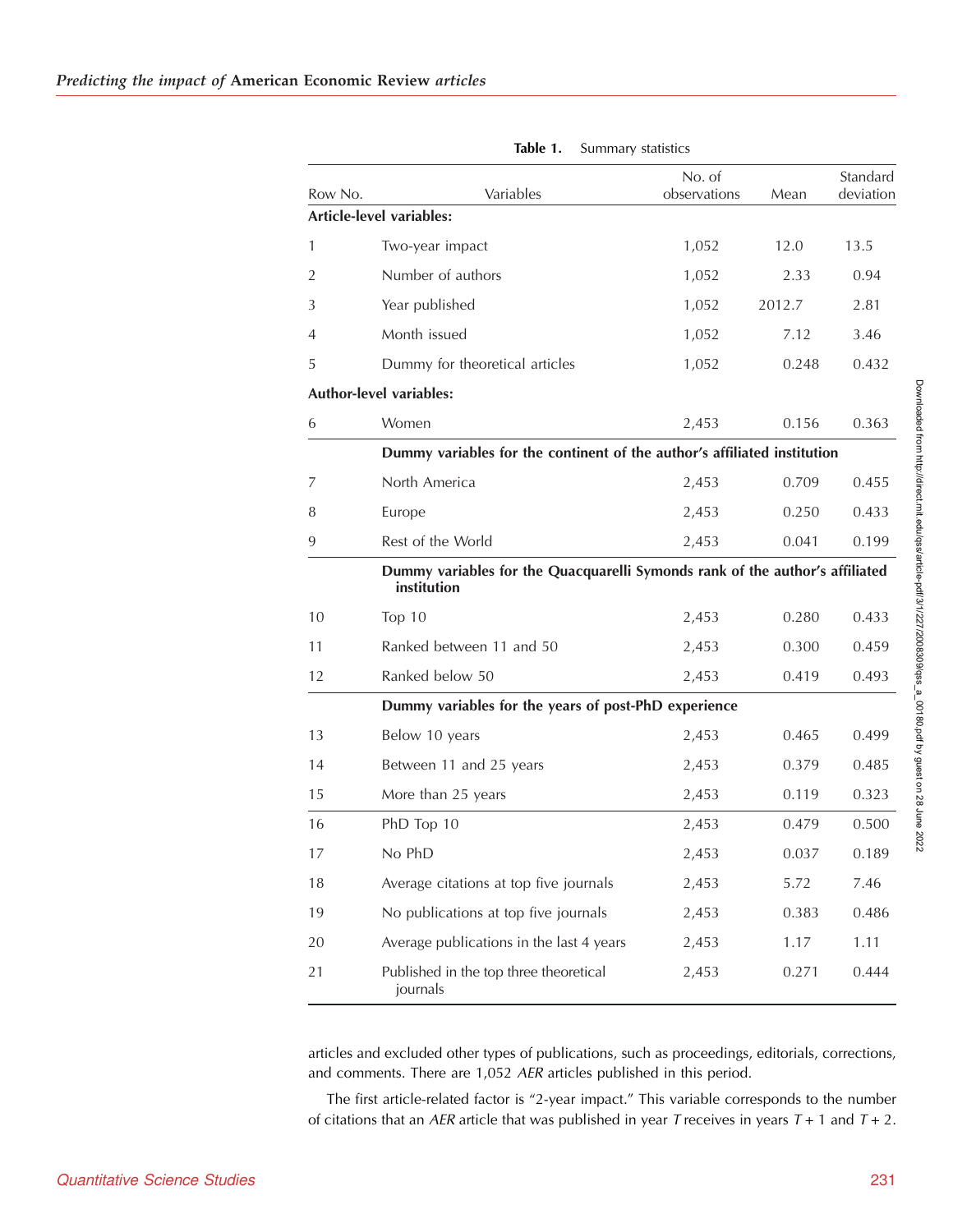I could not get a larger than 2-year citation window for all articles because I collected citation data in July and August of 2020 and included articles from 2017. I did not want to use different time windows for AER articles published in different years so as not to complicate the analysis. Moreover, a 2-year window is also used for the Journal Impact Factor, which is a standard journal quality metric. Lastly, there is clear evidence that short-term citation perfor-mance is a very strong predictor for long-term citation performance in economics ([Kosteas,](#page-16-0) [2018\)](#page-16-0); therefore the conclusions of this analysis may not be restricted only to short-term impact.

The average citation performance per AER article is 12.0 citations for a 2-year window, as seen in [Table 1](#page-4-0) (Row 1). This number may seem small for a top field journal. However, the average number of citations that economics journals receive is smaller than that of many scientific fields. According to Journal Citation Report 2017, a median economics journal has a 1.11 impact factor, whereas a median physics (multidisciplinary) journal has a 1.65 impact factor and a median chemistry (multidisciplinary) journal has a 2.20 impact factor.

The average number of authors per article is 2.33, as seen in [Table 1](#page-4-0) (Row 2). [Hamermesh](#page-16-0) [\(2018\)](#page-16-0) reports that the average number of authors in the top five economics journals is 2.01 for publications in 2007 and 2008. The average number of authors in AER articles is also comparable to that of the typical publication in economics. For example, [Yuret \(2015\)](#page-16-0) reports that the average number of authors for 2012 publications by all faculty members in US economics departments is 2.10.

The last article-related variable is a dummy variable that indicates that the article is a theoretical article (Row 5). This information is collected by skimming through the AER articles. Around a quarter of the AER articles in my sample are theoretical.

#### 3.2. Author's Gender (Row 6)

I obtained gender information from pictures in the authors' internet biographies. This is not an ideal method, as errors can be made during the process. I independently collected gender information for randomly selected 245 (10% of the sample) authors without using picture information. Most biographies do not contain direct gender information, so I mostly obtained gender information from gender pronouns. I could deduce the gender of 224 (91% of the random sample). The gender information collected through pictures did not contain any errors for these 224 authors. As I could obtain pictures of 100% of the authors, I used the gender obtained from the pictures in the analysis.

I see from [Table 1](#page-4-0) (Row 6) that 15.6% of the authors are women. The low female ratio in economics is not specific to the top journals. According to [Hamermesh \(2018\)](#page-16-0), the ratio of females that have higher than median post-PhD experience is as low as 9% in the top 30 economics departments.

#### 3.3. Continent and Ranking of the Author's Affiliated Institution (Rows 7–12 in [Table 1\)](#page-4-0)

I found the affiliated institution of the authors by analyzing the address information given by the Web of Science record of the article. A simple internet search revealed the continent of the affiliated institution. The rank of the institutions is taken from the 2020 Quacquarelli Symonds (QS) economics rankings<sup>1</sup>.

<sup>&</sup>lt;sup>1</sup> Obtained from [https://www.topuniversities.com/university-rankings/university-subject-rankings/2020](https://www.topuniversities.com/university-rankings/university-subject-rankings/2020/economics-econometrics) [/economics-econometrics.](https://www.topuniversities.com/university-rankings/university-subject-rankings/2020/economics-econometrics)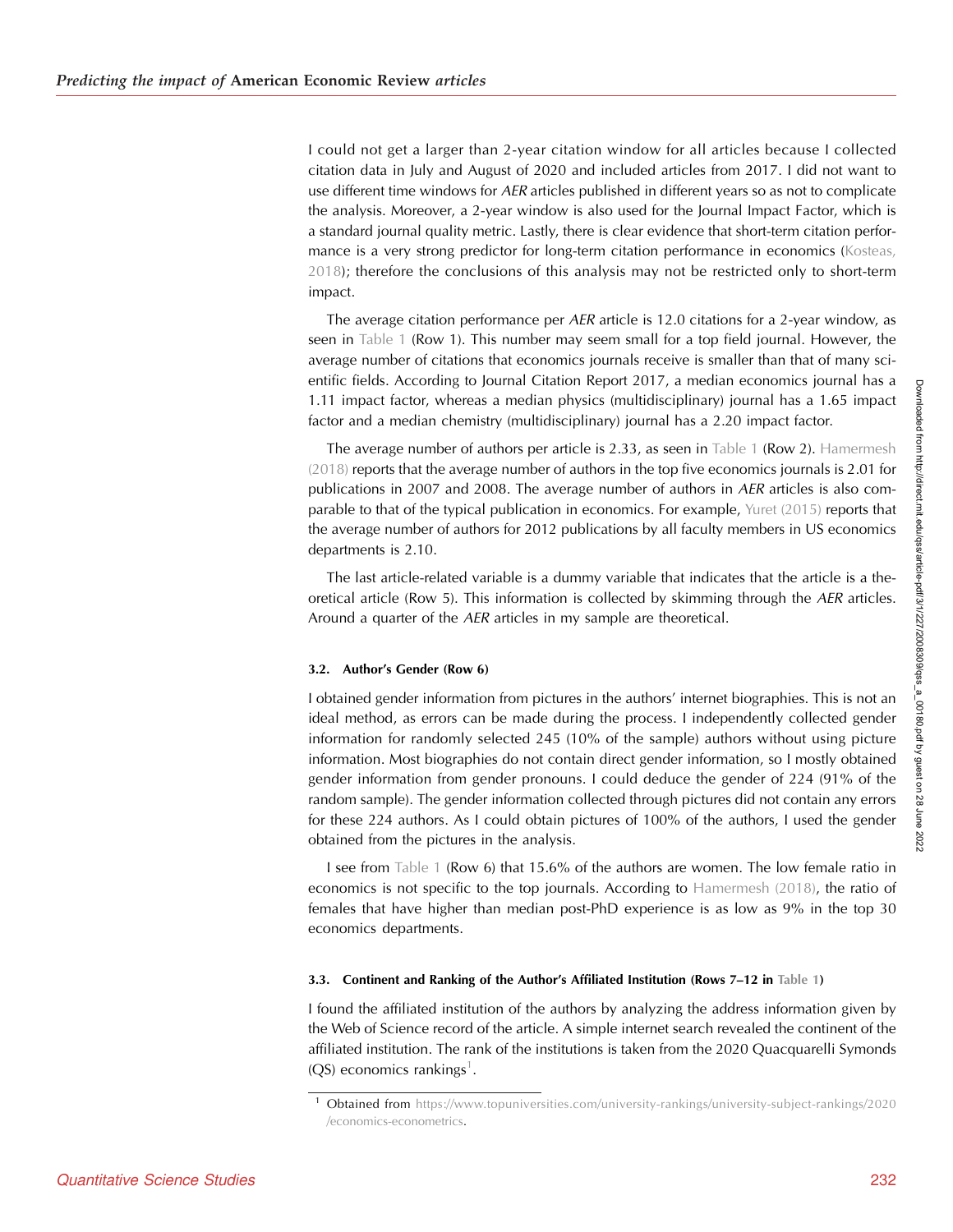[Table 1](#page-4-0) shows that 70.7% of all authors work in North America (Row 7), 25.0% of them work in Europe (Row 8), and only 4.1% of the authors work in the rest of the world (Row 9) at the time of the publication. The concentration of authors in North America and Europe is related to the number of top institutions in these continents. Seven out of the top 10 institutions are in North America, and only 12 institutions out of the top 50 are outside Europe and North America according to QS 2020 economics rankings.

[Table 1](#page-4-0) shows that 28.0% of the authors work at the top 10 institutions (Row 10), 30.0% of the authors work at the institutions ranked 11 to 50 (Row 11), and 41.9% of the authors work at the institutions that are ranked below 50 (Row 12). The high concentration of authors affiliated with a few institutions is not unique to  $AER$ . [Wu \(2007\)](#page-16-0) analyzes  $AER$  and two other journals that are among the top five economics journals. The study finds that 34.3% of the pages in AER, 47.2% of the pages in Journal of Political Economics, and 57.3% of the pages in Quarterly Journal of Economics are written by authors who are affiliated with the top 10 economics departments for years 2000 to 2003.

I collected a sample of 100 articles that are written by 203 authors from five journals that are ranked between 26 and 30 according to [Kalaitzidakis et al. \(2011\)](#page-16-0) to see whether the statistics from lower ranked journals are comparable to those of  $AER^2$ . In this sample, 53.2% of the authors are from North America, 37.0% of the authors are from Europe, and 9.9% of the authors are from the rest of the world. In other words, AER has more author affiliations from North America, and fewer author affiliations from Europe and the rest of the world than that of the lower ranked journals. Moreover, only 9.9% of the authors are from the top 10 institutions, 13.8% of the authors are from institutions ranked between 11 to 50, and 76.4% of the authors are from institutions ranked below 50 in the lower ranked journals. Therefore, authors are much less concentrated in the top institutions in the lower ranked journals compared to AER.

#### 3.4. Author's PhD Information (Rows 13–17 in [Table 1](#page-4-0))

[Yuret \(2020\)](#page-16-0) studied the social network of authors of the top five economics journals for the same period as this study. The study includes PhD information that was obtained from internet biographies. Therefore, I obtained the PhD information from that study's data set.

[Table 1](#page-4-0) shows that the authors are relatively young economists: 46.5% of the authors obtained their PhDs less than 10 years ago (Row 13). If I exclude 3.7% of authors who did not get a PhD (Row 17), the median post-PhD experience is 10. In my sample of lower ranked journals, the median post-PhD experience is 11. [Hamermesh \(2018\)](#page-16-0) finds that the median post-PhD experience is 17 for the faculty members in the top 30 economics departments. Therefore, the post-PhD experience of AER authors is similar to that of the authors of lower ranked journals but smaller than that of the faculty members in the top economics departments.

A total of 47.9% of the authors obtained their PhDs from the top 10 institutions, as can be seen from [Table 1](#page-4-0) (Row 16). This level of high concentration is not seen in the lower ranked journals. In my sample of 203 authors from lower ranked journals, the ratio of authors who obtained their PhDs from the top 10 institutions is 25.1%.

<sup>&</sup>lt;sup>2</sup> Twenty articles from each of the following journals are selected randomly: Journal of Economic Growth, Journal of Human Resources, Journal of Economic Dynamics & Control, Journal of Economic Behavior & Organization, and Journal of Business & Economic Statistics.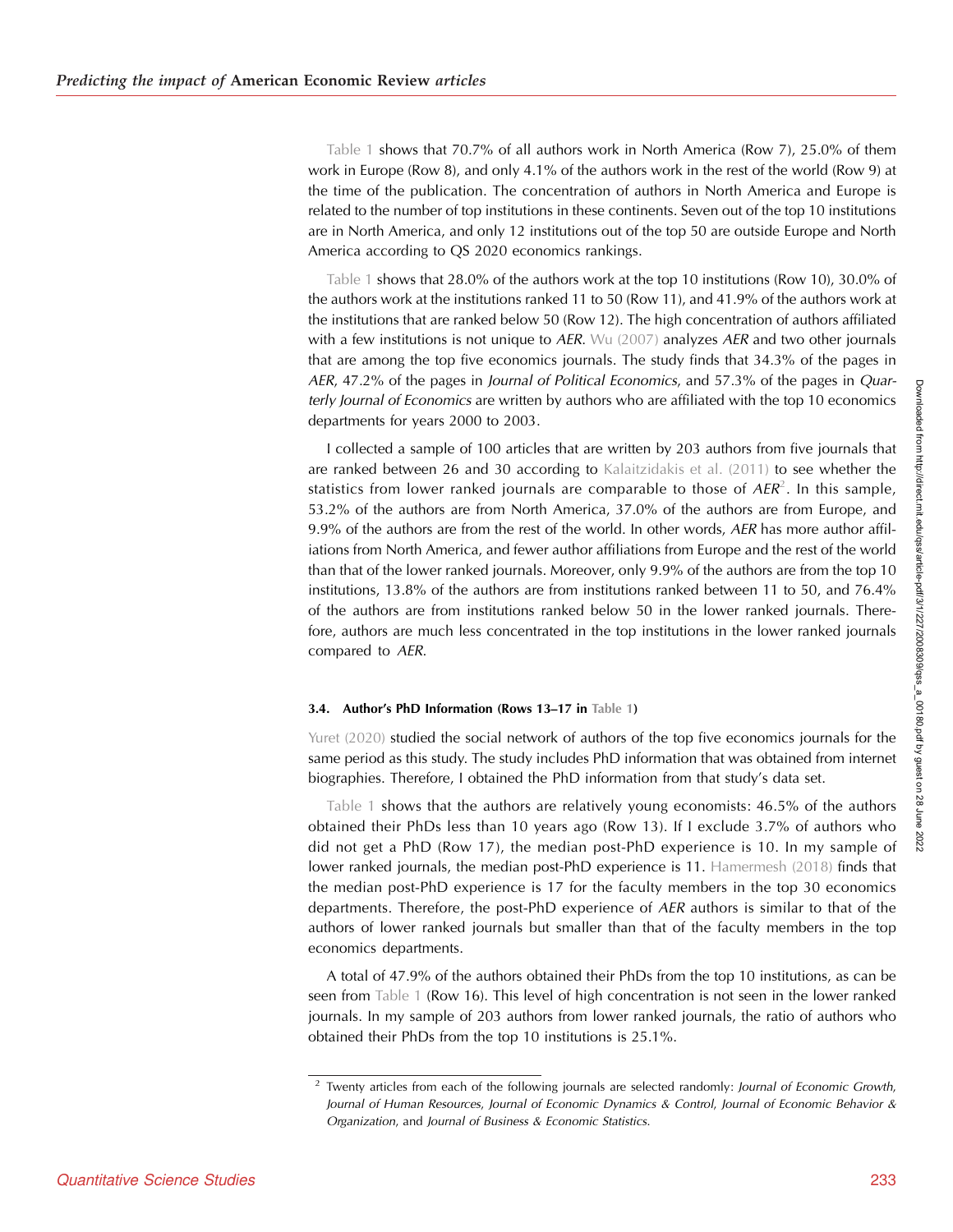#### 3.5. Author's Citation Performance in Top 5 Publications (Rows 18–19 in [Table 1](#page-4-0))

I collected the authors' citation performance for their past publications at the top five economics journals from Web of Science<sup>3</sup>. If an author publishes an AER article in year T, I find the citation performance of all of that author's articles at the top five economics journals published from 1980 to  $T - 1$ . I also used a 2-year window for citations received by past publications. The reason why I restrict past author citation performance to the top five economics journals is twofold. First, I could not use an automated method to pick up citations for a 2-year window, so handpicking citations from more journals was time consuming. Second, I wanted to consider articles in journals that are of comparable quality to AER. This is because an author may receive a considerably higher citation performance for publications in the top journals than for those in more modest journals.

[Table 1](#page-4-0) shows that authors received on average 5.72 citations for their publications in the top five economics journals in a 2-year window (Row 18). This variable treats the average citation performance of 38.3% of authors (Row 19) who have never published in the top five economics journals as zero. If I exclude them, then the average citation performance increases to 9.27. This is still smaller than 12.0, which is the 2-year impact of the current AER publications (Row 1). This may be because the number of citations that articles receive increases in general through years and past publications are naturally older than current  $AER$  publications.

### 3.6. Author's Past Publication Information (Rows 20–21 in [Table 1](#page-4-0))

Econ-Lit covers more years and includes more economics journals than Web of Science. Moreover, the index includes full names of authors for more years, so name confusion can be kept at a minimum. As mentioned above, the citation performance of authors in the top five economics journals is obtained from the Web of Science. This is because Econ-Lit does not have citation information.

I had Econ-Lit publication records of the authors in my sample because I have already collected and cleaned the data for [Yuret \(2020\)](#page-16-0). From these records, I obtained the publications in the last 4 years. For example, for an AER article that is published in the year 2012, I gathered all of the authors' publications from years 2008 to 2011. Then, I divide the number of the total publications by four to get a yearly average. I also deduced whether an author has published any articles in the top three theoretical journals from the Econ-Lit publication records<sup>4</sup>. For example, for an AER article that is published in the year 2012, I gathered the all of the authors' publications from 1980 to 2011 and see whether there are any articles in the top three theoretical journals.

[Table 1](#page-4-0) shows that AER authors publish an average of 1.17 articles, which may seem to be rather small (Row 20). However, this low performance is typical in economics. [Yuret \(2016\)](#page-16-0) shows that an average faculty member in the top 10 economics departments publishes 1.94 articles, compared with 1.24 articles in economics departments that are ranked between 11 and 25. The average performance decreases to 0.73 for faculty members in economics departments that are ranked between 151 and 200. The study also reports that the publication performance for chemists is at least five times more than that of economists.

<sup>&</sup>lt;sup>3</sup> Most economics journal rankings agree on the top five economics journals ([Card & DellaVigna, 2013\)](#page-15-0). The list of these journals is (in alphabetical order) AER, Econometrica, Journal of Political Economy, Quarterly Journal of Economics, and Review of Economic Studies.

<sup>&</sup>lt;sup>4</sup> I took the top three theoretical economics journals from the rankings in [Kalaitzidakis et al. \(2011\).](#page-16-0) These journals are Journal of Economic Theory, Games and Economic Behavior, and Economic Theory.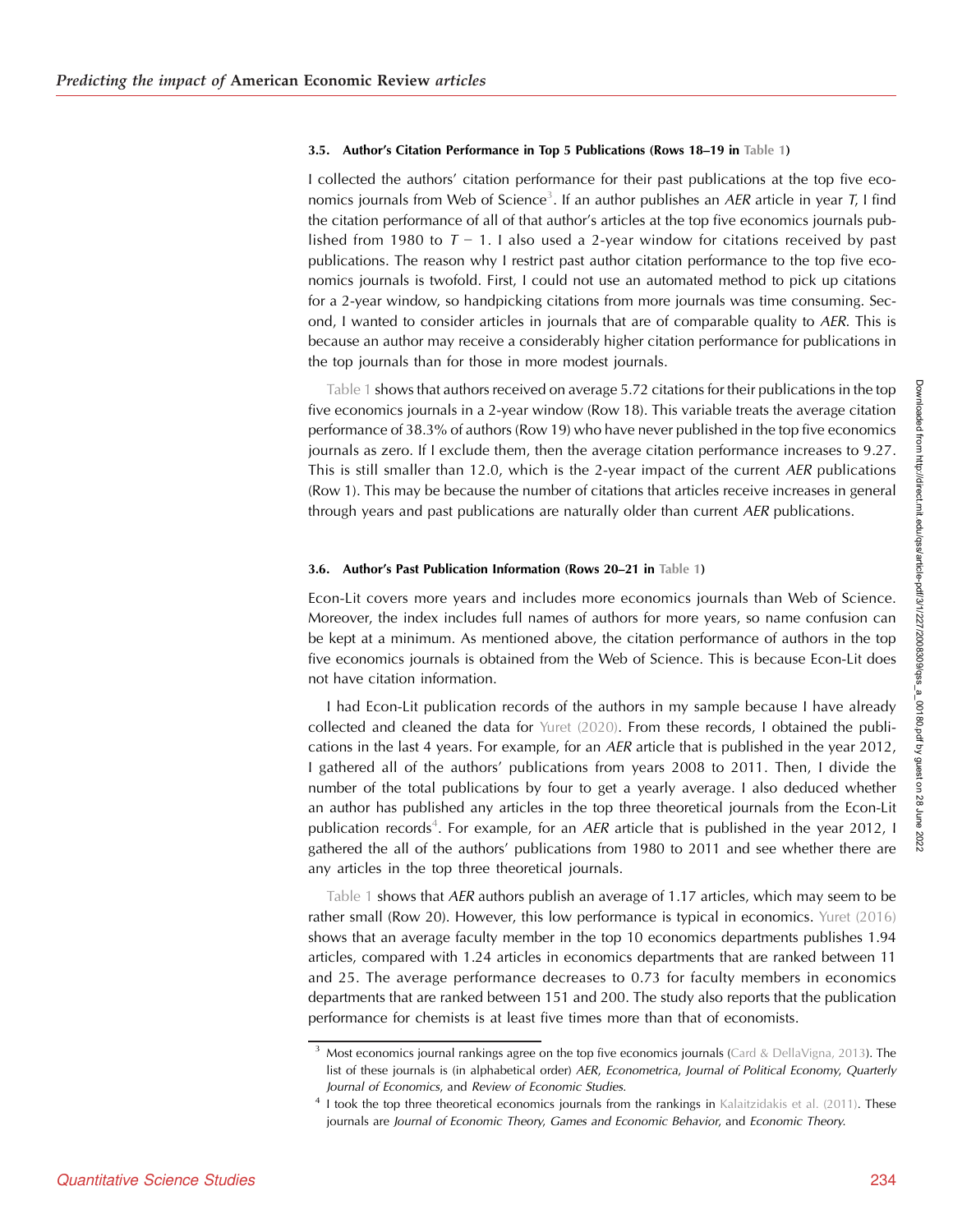|        |                                                                    | Empirical       | AER Article (Row 5) |                 |
|--------|--------------------------------------------------------------------|-----------------|---------------------|-----------------|
|        |                                                                    |                 | Theoretical         | Total           |
| Author | No articles in top three theoretical journals                      | $1,569(87.7\%)$ | $220(12.3\%)$       | $1,789(100\%)$  |
|        | At least one article in top three theoretical<br>journals (Row 21) | 351 $(52.9\% )$ | $313(47.1\%)$       | 664 (100 %)     |
|        | Total                                                              | $1,920(78.2\%)$ | 533 (21.8 %)        | $2,453$ (100 %) |

Table 2. Empirical vs. theoretical AER articles by authors who have published at least one article in the top three theoretical journals

I see from [Table 1](#page-4-0) that 27.1% of the authors had at least one article in the top three theoretical journals (Row 21). I have already incorporated a dummy variable for the theoretical articles (Row 5). However, authors do not publish in a single subfield. Many theorists also take a role in empirical projects. Table 2 demonstrates that there is no perfect correlation between the subfield of the AER article and whether the author has published any papers in the top three theoretical journals in the past. More than half of the authors who have published in the top three theoretical journals publish an empirical AER paper. Some 12.3% of the authors who have not yet published in the top three theoretical papers publish a theoretical AER article.

#### 4. REGRESSION ANALYSIS

[Deschacht and Engels \(2014\)](#page-15-0) list the regression methods in the literature that analyze the citation performance. [Thelwall and Wilson \(2014\)](#page-16-0) conclude that the best performing regression method to analyze citation performance is the General Linear Model with Logarithm because the citation data is skewed. Therefore, I use the General Linear Model with Logarithm for my regression analysis.

There are 1,052 articles, written by 2,453 authors. If three authors write a paper, all articlerelated variables would take the same value for these three observations. Therefore, these observations are not independently and identically distributed (iid). For this reason, I clustered standard errors at the article level. There are authors who publish more than one AER article during the 10 years that I included. In fact, there are 1,845 distinct authors who write these 1,052 articles. However, most author-level variables do not take the same value for the same author. Post-PhD experience, affiliated institution, and publication records may be different for the same author who publishes in different years. Nevertheless, the observations with the same author would not be iid. Therefore, I also report the standard errors that are clustered at the author level.

I give my regression results in [Table 3.](#page-9-0) The coefficients for article-related factors are all in the expected direction and significant at 1% as seen in the first four rows of [Table 3](#page-9-0). Articles with more coauthors, published in a later year, and published in an early month in the year get more citations. The theoretical articles get fewer citations than empirical articles. As discussed in Section 2, these results are largely consistent with the literature.

Also as discussed in Section 2, there is no consensus on citation performance by gender. I see that there is no significant gender effect on citation performance in my regression (Row 5). The continent of the affiliated institution does not seem to matter for citation performance (Rows 6 and  $7^5$ . In contrast, the ranking of the institution matters. Authors from the

<sup>&</sup>lt;sup>5</sup> When I run the regression without other author-related factors, the North American affiliation is positive and significant at 1%, but the result does not hold as more author-related controls are added.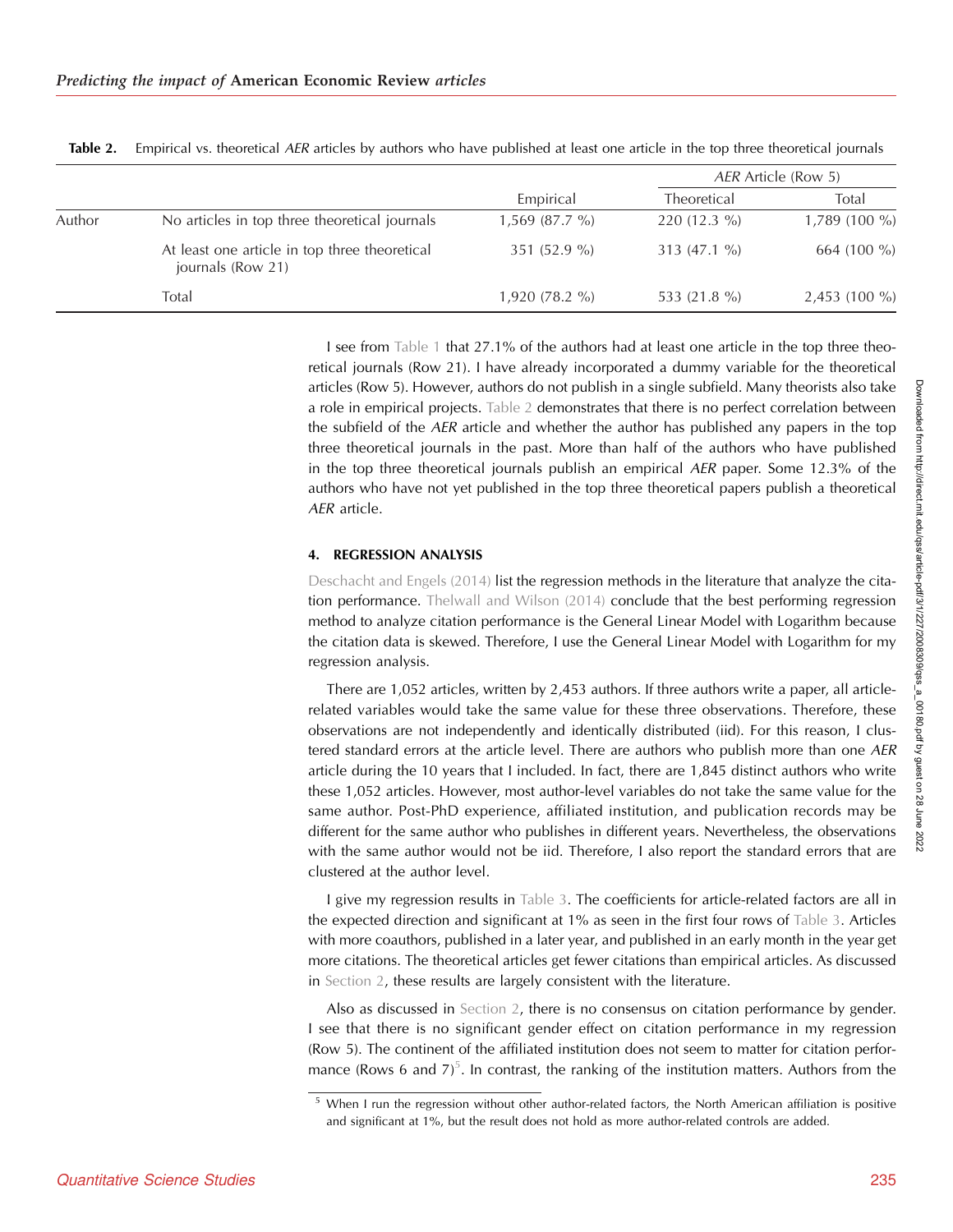<span id="page-9-0"></span>

|                |                                                                          |                       | Standard deviation               | Standard deviation              |                     |
|----------------|--------------------------------------------------------------------------|-----------------------|----------------------------------|---------------------------------|---------------------|
| Row #<br>1     | Variables<br>Number of authors                                           | Coefficients<br>0.126 | (article-level cluster)<br>0.024 | (author-level cluster)<br>0.015 | Significance<br>*** |
|                |                                                                          |                       |                                  |                                 |                     |
| $\overline{2}$ | Year published                                                           | 0.023                 | 0.009                            | 0.006                           | ***                 |
| 3              | Month issued                                                             | $-0.056$              | 0.006                            | 0.005                           | ***                 |
| 4              | Dummy variable for theoretical articles                                  | $-0.484$              | 0.062                            | 0.044                           | $***$               |
| 5              | Female                                                                   | $-0.068$              | 0.043                            | 0.041                           |                     |
|                | Dummy variables for the continent of the author's affiliated institution |                       |                                  |                                 |                     |
| 6              | North America                                                            | 0.021                 | 0.050                            | 0.039                           |                     |
| 7              | Rest of the world                                                        | $-0.112$              | 0.080                            | 0.070                           |                     |
|                | Dummy variables for the QS rank of the author's affiliated institution   |                       |                                  |                                 |                     |
| 8              | Top 10                                                                   | 0.148                 | 0.043                            | 0.040                           | ***                 |
| 9              | Ranked below 50                                                          | $-0.059$              | 0.043                            | 0.038                           |                     |
|                | Dummy variables for the years of post-PhD experience                     |                       |                                  |                                 |                     |
| 10             | Below 10 years                                                           | 0.032                 | 0.040                            | 0.038                           |                     |
| 11             | More than 25 years                                                       | $-0.010$              | 0.055                            | 0.055                           |                     |
| 12             | PhD top 10                                                               | 0.148                 | 0.037                            | 0.040                           | $***$               |
| 13             | No PhD                                                                   | $-0.064$              | 0.091                            | 0.090                           |                     |
| 14             | Average citations at top five journals                                   | 0.018                 | 0.003                            | 0.003                           | $***$               |
| 15             | No publications at top five journals                                     | 0.144                 | 0.053                            | 0.049                           | $***$               |
| 16             | Average publications in the last 4 years                                 | 0.061                 | 0.018                            | 0.010                           | ***                 |
| 17             | Published in the top three theoretical journals                          | $-0.168$              | 0.046                            | 0.042                           | $***$               |
| 18             | Constant                                                                 | $-44.1$               | 17.4                             | 11.4                            | $***$               |
| 19             | R_squared                                                                | 0.248                 |                                  |                                 |                     |
| 20             | No. of observations                                                      | 2453                  |                                  |                                 |                     |

Table 3. Regression results (General Linear Model with Logarithm) Dependent Variable: ln(Two-year impact + 1)

Notes: (i) Base categories are excluded to avoid dummy trap. Base categories are: "Dummy variable for the continent of the affiliated institution: Europe," "Dummy variable for the rank of the affiliated institution: Ranked between 11 and 50," and "Post-PhD experience between 11 and 25 years"; (ii) \*Significant at 10%, \*\*Significant at 5%, \*\*\*Significant at 1%; (iii) Standard errors are clustered at the article-level and author-level. The significance levels are the same for both clusters.

> top 10 institutions receive more citations (Row 8). However, there is no significant citation performance effect for authors who work at institutions ranked below 50 (Row 9).

> There is no significant effect for the years of post-PhD experience (Rows 10 and 11). Authors who obtained their PhD from the top 10 institutions receive significantly more citations (Row 12). This is even though I have other author-related controls such as the ranking of their affiliated institution. There are no significant effects of not having a PhD (Row 13).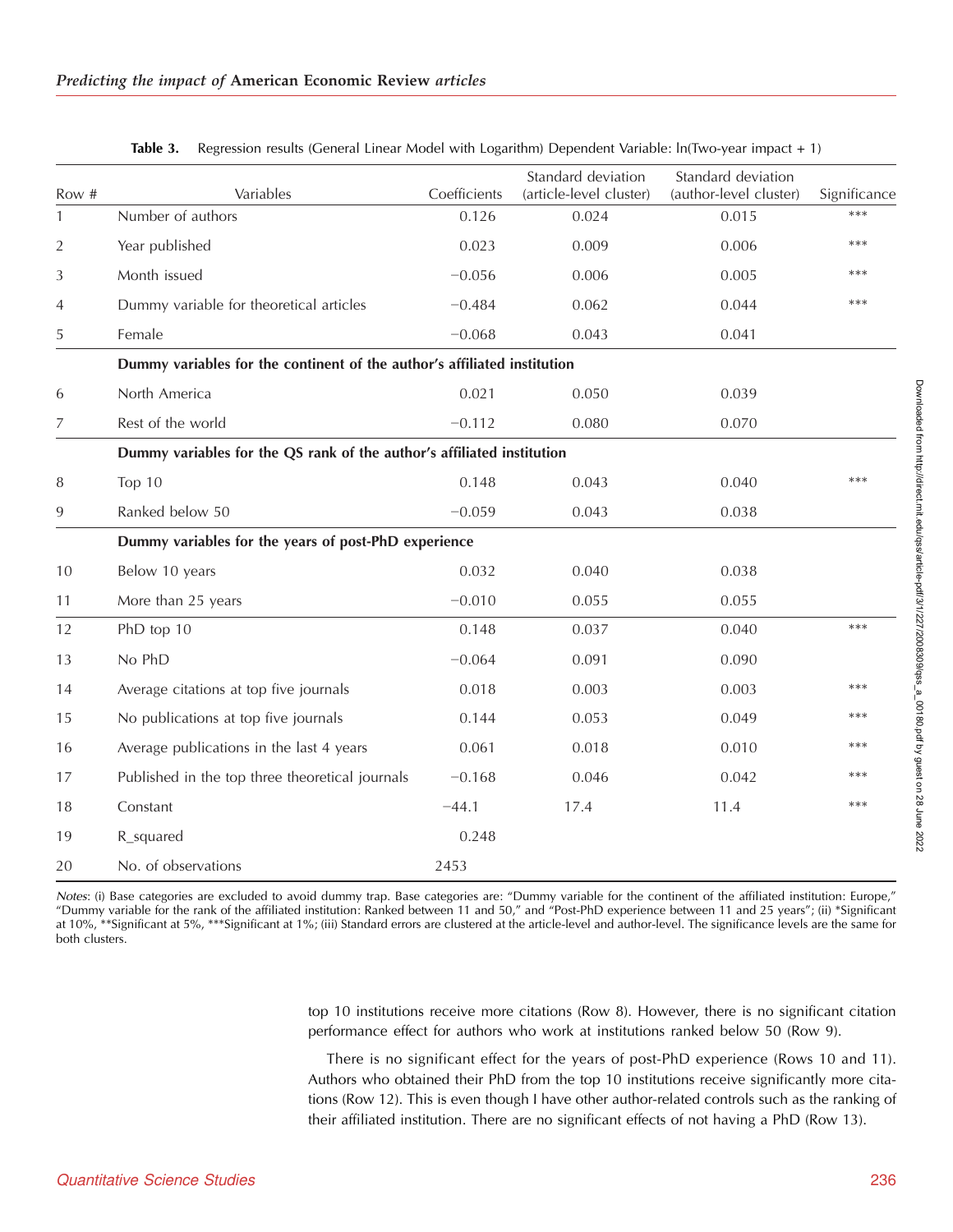All four publication performance variables are significant at 1%, as can be seen in [Table 3](#page-9-0) (Rows 14–17). Average citations that have been received by authors' earlier top-five journal publications are positively related to the citation performance of their current AER article (Row 14). It is interesting to note that authors who have not published in the top five journals previously also have a higher citation performance on their current AER publication (Row 15). Therefore, an author who does not have any experience publishing in the top five journals has a higher expected citation performance than an author who has previously published in the top five journals but attains low citation performance for these publications.

[Table 3](#page-9-0) shows that authors who have published more articles in the past 4 years receive more citations (Row 16). This is interesting because there are no quality adjustments for the number of publications. Yet, authors who have more publications receive more citations. Although the reason for this relation is not obvious, similar results have been reported in previous studies ([Card & DellaVigna, 2020](#page-15-0)).

Authors who have published at least one article in the top three theoretical journals receive fewer citations than authors who do not have any such publications, as can be seen from [Table 3](#page-9-0) (Row 17). This is interesting because the subfield of the  $AER$  article is controlled for (Row 4). Therefore, a theorist has significantly less citation performance even after controlling for the subfield of the article.

The fitness level of the regression can be improved by considering additional article-related characteristics. Moreover, the fitness level may be low due to the fact that I am unable to include some unobserved author characteristics. For example, some authors may have better writing skills, and this might improve their citation performance. However, the focus of the paper is the observable author-related factors, and I wonder why authors with certain characteristics are more likely to publish in  $AER$ . For example, I note that there is a high concentration of authors affiliated with the top 10 institutions. My result, that their citation performance is better, may serve as an explanation, despite the fact that the regression coefficients may be biased due to observed and unobserved variables.

#### 5. SIMULATION

In this section, I present a simulation to show the extent to which  $AER$ 's average citation performance can be improved if an opportunistic editor is biased towards authors who are expected to receive more citations. It is obvious from the regression analysis that an opportunistic editor can improve the citation performance by accepting proportionally more articles from authors who are educated in and work at higher ranked institutions and have better past publication performance. The simulation in this section shows exactly how much the citation performance can be improved by an opportunistic editor. Moreover, the simulation shows the degree to which authors with favorable backgrounds become more concentrated by an opportunistic policy. Therefore, the main aim of the simulation exercise is to show the effects already presented in the regression analysis more clearly.

I should note that the simulation in this section is a purely hypothetical exercise and I do not claim that editors actually use policies to inflate their Journal Impact Factor. If they use opportunistic policies to maximize the immediate citation potential of the journal, then it would be detrimental to the prestige of the journal in the long term. It is totally fine if the editors aim to accept better articles and these articles happen to have higher citation performance, because the number of citations is a good proxy for quality. However, if the editors directly aim for the citation potential, researchers would not submit to a journal that does not fairly judge the quality of their article. Nevertheless, the simulation exercise shows that there is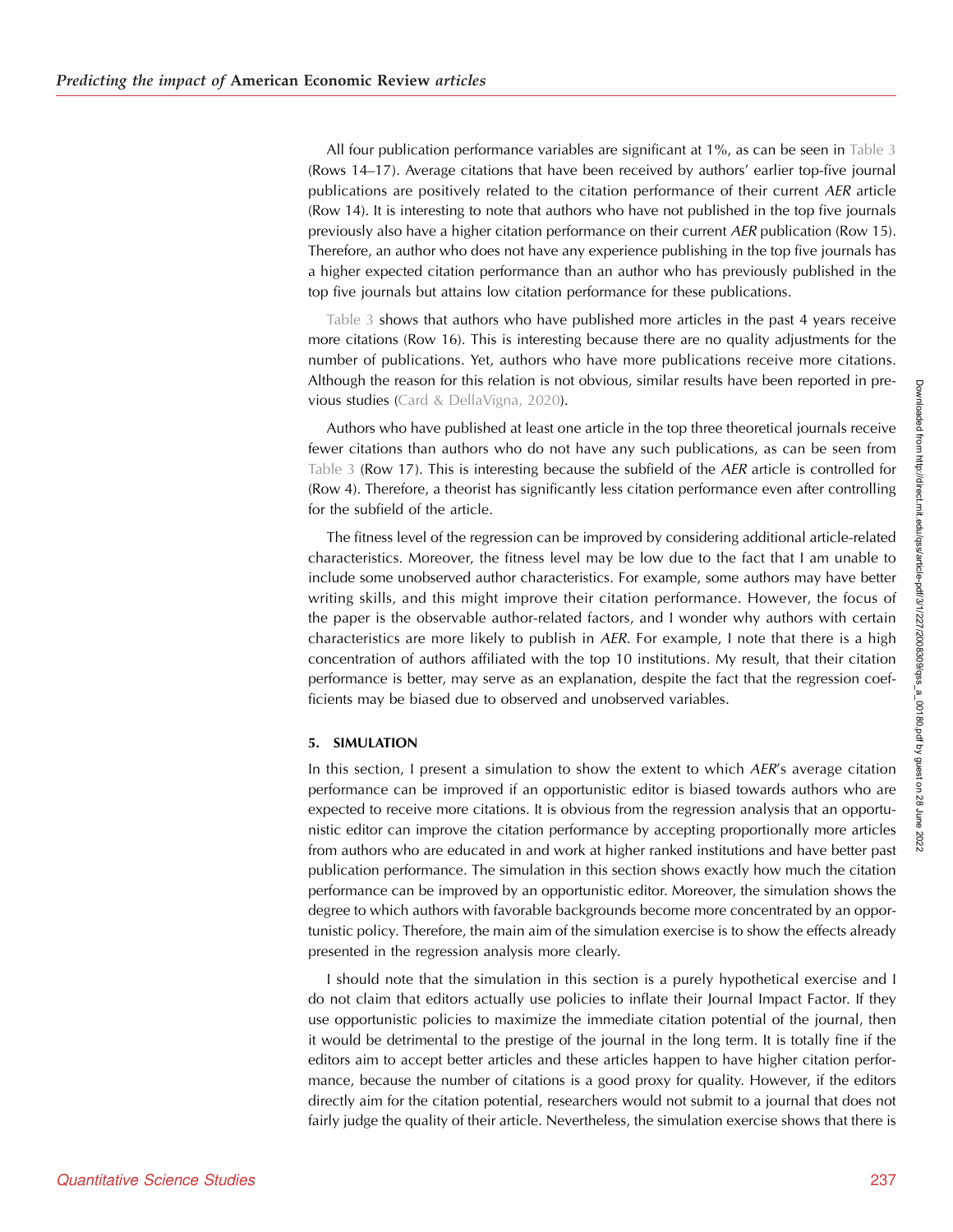| Article        | Two-year impact | Predicted citation performance |
|----------------|-----------------|--------------------------------|
| $\overline{A}$ |                 |                                |
| B              |                 |                                |
| C              |                 |                                |
| D              |                 |                                |

Table 4. An example for the simulation exercise

a temptation for an opportunistic editorial policy because the immediate citation improvement by such a policy is substantial.

I consider two types of opportunistic editors. First, I consider the opportunistic editor who has perfect foresight, so that the editor knows exactly the number of citations that an article will receive before the article is accepted. Second, I consider the opportunistic editor who has limited information. I reran the General Linear Model with Logarithm presented earlier in the regression analysis section by restricting the sample for articles published from 2008 to 2014. Then, I use the coefficients to compute the predicted citation performance for articles published from 2015 to 2017. Therefore, the opportunistic editor uses the information by using the first 7 years of my sample to form expectations for the last 3 years of my sample. Lastly, the opportunistic editor simply takes the average of the predicted performance of authors to find the predicted citation performance of the article $^6$ . Both types of editors select half and a quarter of articles within each of the 3 years.

Table 4 gives a simple example of just four articles that were published in a single year to demonstrate how the simulation works. I see from the second column of the table that the total 2-year citation performance of four articles is 28, so the average citation performance is 7. Let's assume that the opportunistic editors select half of the articles. Then the opportunistic editor who has perfect foresight would select articles A and B so that the average citation performance increases to 9. The opportunistic editor who can only use the predicted performances of the articles would pick A and C, so the average citation performance of the articles increases to 8. In the simulation exercise, I also want to see what would happen if the opportunistic editor selects a quarter of the articles. Then, opportunistic editors select only one article. In this case, both types of opportunistic editor would select article A and have an average citation performance of 10.

[Figure 1](#page-12-0) shows the average 2-year citation performance of both types of opportunistic editor. The first bar is the average citation performance of all articles that are published between 2015 and 2017, and this value is used as a benchmark. The second and third bars give the average citation performance when half and a quarter of the articles are selected by an opportunistic editor who has perfect foresight, respectively. The average citation performance of the articles increases from 13.7 to 22.3 when half of the articles are selected and to 32.0 when a quarter of the articles are selected. In other words, an opportunistic editor with perfect foresight can improve the citation performance by 63.0% and 133.8% when selecting half or a quarter of the articles, respectively.

<sup>6</sup> There are more sophisticated methods to account for the expected performance of an article from the expected performance of its authors (see [Ahmadpoor & Jones, 2019](#page-15-0)). However, I prefer using the average to keep the simulation exercise simple.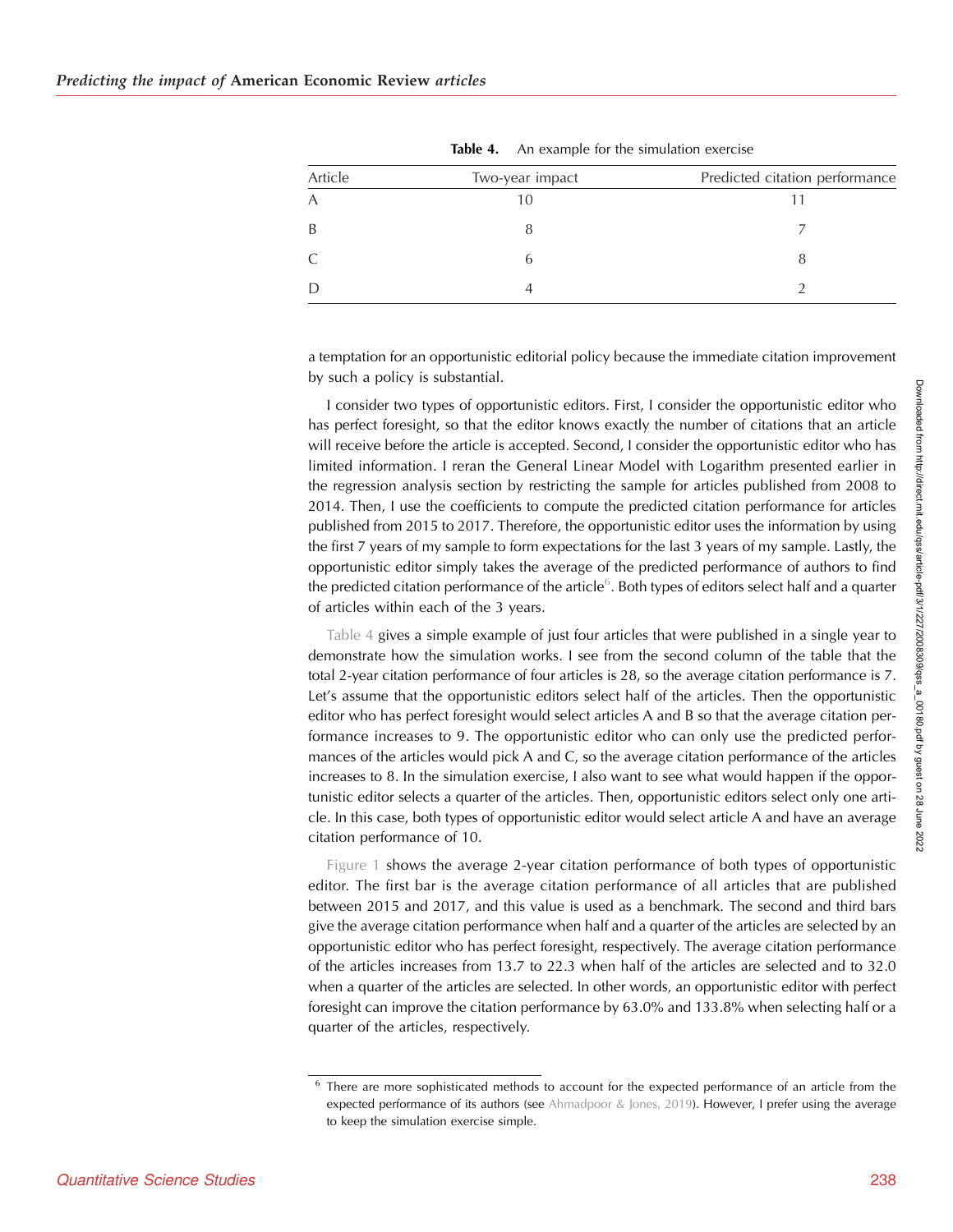<span id="page-12-0"></span>

Figure 1. Average 2-year impact of AER articles: no selection, half and a quarter of articles selected under perfect foresight, and half and a quarter of articles selected by using predicted values.

The fourth and fifth bars of Figure 1 give the average citation performance of the articles when half and a quarter of the articles are selected by the opportunistic editor who relies on predicted values from regression results, respectively. The improvement is lower than the perfect foresight case, but it is still large. The average 2-year impacts are 17.7 and 18.4 when half and a quarter of the articles are selected, respectively. Compared to the benchmark value of 13.7, this corresponds to an increase of 28.9% and 34.2% when half and a quarter of the articles are selected, respectively.

Figure 2 shows that the ratio of authors who work at the top 10 institutions increases from 30.8% to 39.0% and 38.5% when half and a quarter of the articles are selected by an opportunistic editor with perfect foresight, respectively. The opportunistic editor increases the ratio of the authors who work in the top 10 institutions even more when the predicted values are used. As I discussed at the end of the regression analysis section, there may be missing observed and unobserved variables in the regression. Therefore, the opportunistic editor has to rely more on the author characteristics that I include, and this increases the representation of authors with certain characteristics.

[Figure 3](#page-13-0) shows the ratio of authors who work at institutions in North America. A total of 69.7% of the authors work at institutions in North America in all AER publications between 2015 and 2017. This benchmark value shows a high level of concentration. However, the



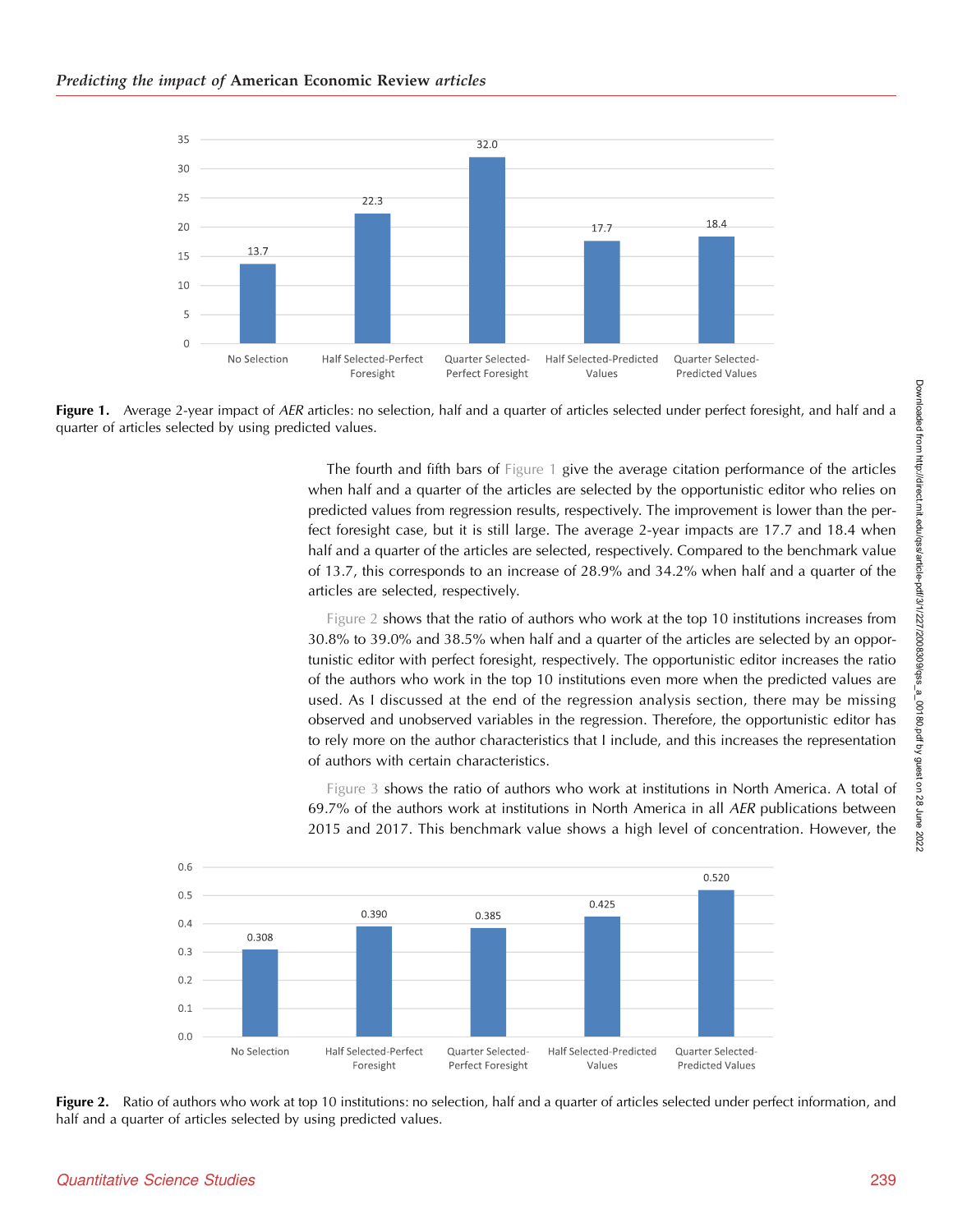<span id="page-13-0"></span>

Figure 3. Ratio of authors who work in North America: no selection, half and a quarter of articles selected under perfect information, and half and a quarter of articles selected by using predicted values.

authors are even more concentrated when half and a quarter of the articles are selected. The ratio of authors who work in North American institutions increases to 84.7% when a quarter of authors are selected by using predicted values.

In Figure 4, I see that authors who have published in the top three theoretical journals are represented less when half and a quarter of articles are selected to improve AER's citation performance. The ratio of authors who have published at least one article in the top three theoretical journals decreases from 26.8 to 17.0% when half of the articles are selected, and decreases to 12.6% when a quarter of articles are selected by the opportunistic editor with perfect foresight. The ratio of authors who have theoretical publications becomes even smaller when the opportunistic editor relies on predicted values. Therefore, a policy that solely maximizes citation performance would exclude many authors who had theoretical publications in their publication records.

[Figure 5](#page-14-0) shows the ratio of female authors who publish in AER. Just 16.6% of authors are female between 2015 and 2017; that is, female authors are highly underrepresented. The ratio of female authors increases slightly when half and a quarter of the publications are selected, under both perfect insight and predicted performance. Therefore, an opportunistic editorial policy to improve citation performance of AER articles would increase the representation of women in AER publications.



There are obvious limitations to the simulation results. I rely on accepted papers rather than all submitted papers. The editor may learn about the citation performance of the rejected

Figure 4. Ratio of authors who have published at least one paper in the top three theoretical journals: no selection, half, and a quarter of articles selected under perfect foresight, and half and a quarter of articles selected by using predicted values.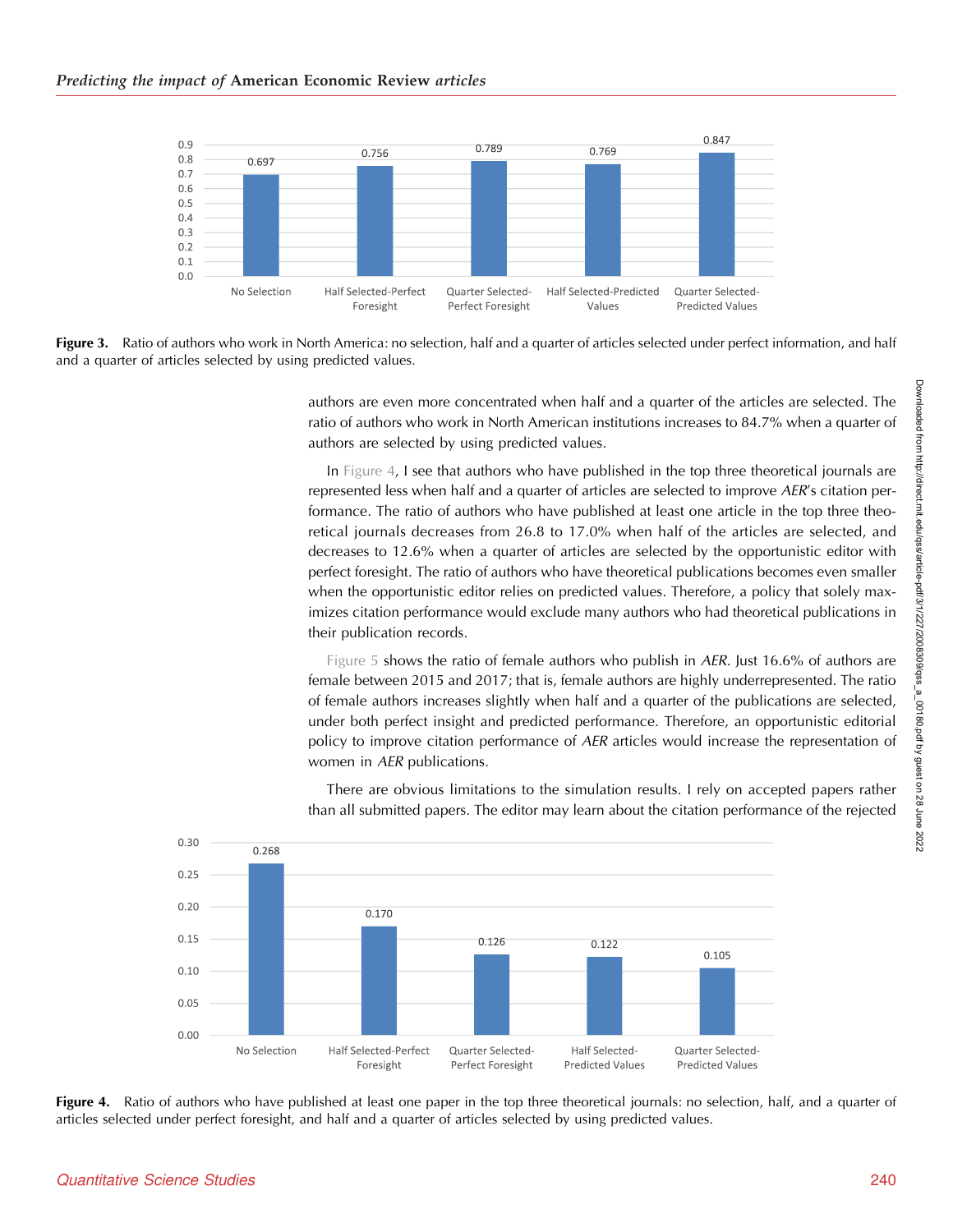<span id="page-14-0"></span>

Figure 5. Ratio of female authors: no selection, half and a quarter of articles selected under perfect foresight, and half and a quarter of articles selected by using predicted values.

papers and will have a better idea about the citation potential of any given article that I suggest. It is also the case that editors observe some variables that are unobservable to us. For example, the editor may see whether the subject matter of the article is popular. In this case, the opportunistic editor's selection may be different and citation performance improvements may be less substantial than I suggest.

#### 6. CONCLUSION

I have demonstrated that there is a high concentration of authors who have excellent academic backgrounds among the authors of AER. Then, I predicted the citation performance by mainly using author characteristics. I show that authors who have stronger academic backgrounds receive more citations. Next, I performed simulations by asking a hypothetical question: What would happen if a subset of the accepted papers is selected by an opportunistic editor. I considered two types of opportunistic editors: an opportunistic editor who has perfect foresight can improve the average citation performance of AER by 133.8%, and an opportunistic editor who uses predicted values from my regressions can improve the average citation performance of AER by 34.2% when a quarter of the current articles are selected.

The citation performance is used as the standard proxy for the quality of an article. Therefore, I cannot claim that the authors with certain characteristics are overrepresented because the journal inflates its Impact Factor. Because of the positive correlation between the quality of an article and its citation performance, authors who are expected to receive more citations may be preferred for the quality of their articles. Nevertheless, my analysis shows that there is a potential that the average citation performance of  $AER$  can be improved substantially if it is desired by an opportunistic editor. Another problem that is created by the opportunistic editor is that the journal would rely on the contribution of a smaller group of researchers, which might be a handicap. For example, authors who publish in theoretical journals are less likely to publish at AER if the journal relies on citation performance. This would limit the intellectual diversity of the journal.

An honest editor may want to maximize the average quality of articles in a journal. Suppose for a moment that the number of citations is a perfect measure for quality, and the quality of the article and its citations are perfectly correlated. In this case, the problem that the honest editor faces would be the same as the opportunistic editor in my simulation exercise. For example, the honest editor with perfect foresight would accept more articles by the authors who are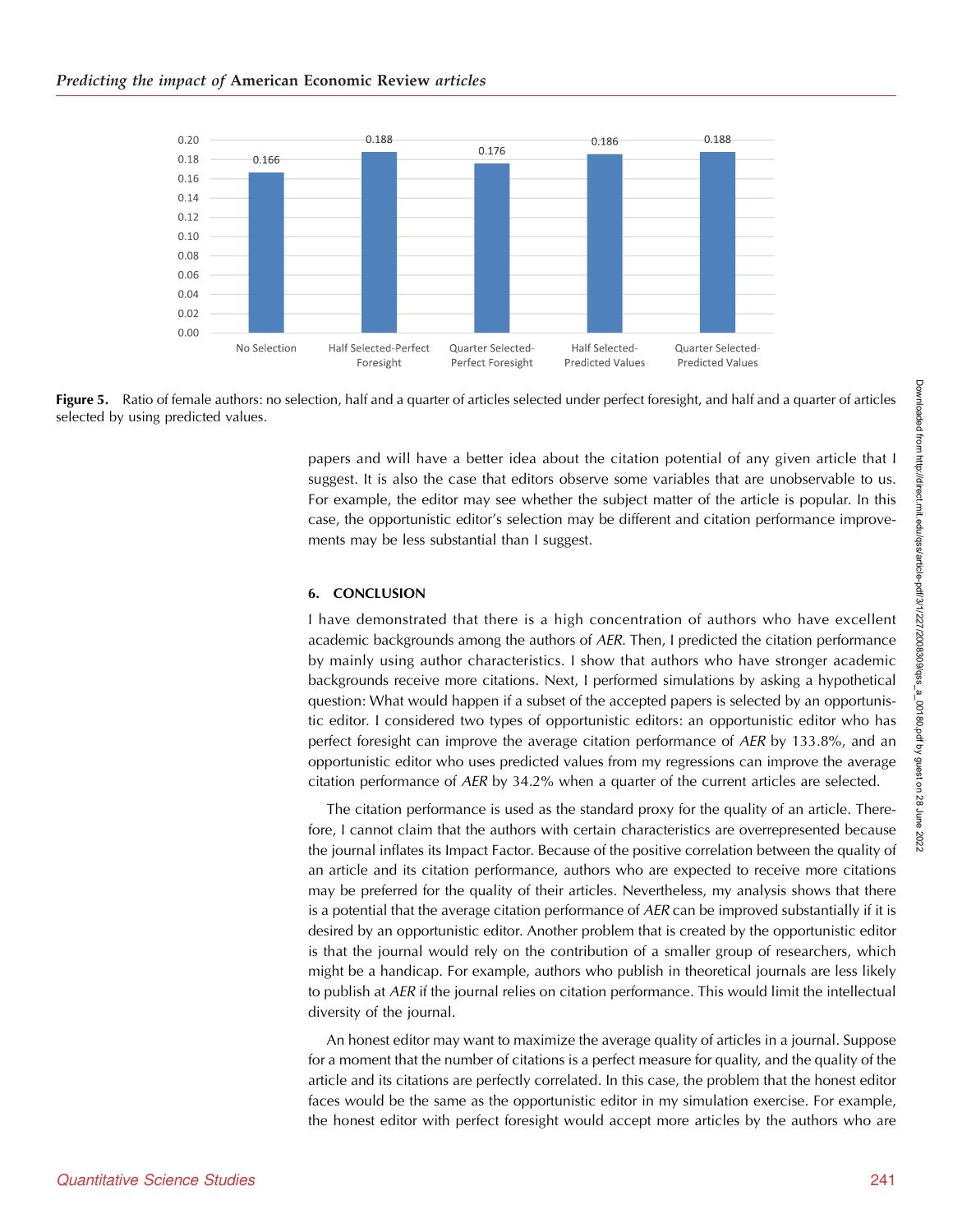<span id="page-15-0"></span>affiliated with the top 10 institutions, because these authors write higher quality articles. Moreover, the honest editor who has limited information would accept even more authors who are affiliated with the top 10 institutions, because being affiliated with these institutions serve as a good proxy for the quality of their articles. In other words, the honest editor needs to discriminate against authors with certain characteristics to maximize the expected average quality of the articles in the journal.

AER considers itself a general-interest economics journal that is among the most scholarly journals in economics<sup>7</sup>. I show that the author characteristics are concentrated in AER. It is a good feature of such a high-quality journal to give a fair chance to authors. Blind reviewing would solve the problem, but it is getting more difficult to hide the identity of authors. Another policy would be to give statistics about the authors in papers that are accepted and rejected. For example, if theorists' articles are disproportionately rejected, the journal may investigate whether this is the result of a fair procedure.

#### COMPETING INTERESTS

The author has no competing interests.

#### FUNDING INFORMATION

This research did not receive any funding.

#### DATA AVAILABILITY

I am not able to share the data of this study because the data include the citation performance of individual articles that are extracted from the Web of Science.

#### **REFERENCES**

- Ahmadpoor, M., & Jones, B. F. (2019). Decoding team and individual impact in science and invention. Proceedings of the National Academy of Sciences, 116(28), 13885-13890. [https://doi.org/10](https://doi.org/10.1073/pnas.1812341116) [.1073/pnas.1812341116,](https://doi.org/10.1073/pnas.1812341116) PubMed: [31235568](https://pubmed.ncbi.nlm.nih.gov/31235568)
- Amara, N., Landry, R., & Halilem, N. (2015). What can university administrators do to increase the publication and citation scores of their faculty members? Scientometrics, 103(2), 489–530. <https://doi.org/10.1007/s11192-015-1537-2>
- Andrews, I., & Kasy, M. (2019). Identification of and correction for publication bias. American Economic Review, 109(8), 2766–2794. <https://doi.org/10.1257/aer.20180310>
- Axarloglou, K., & Theoharakis, V. (2003). Diversity in economics: An analysis of journal quality perceptions. Journal of the European Economic Association, 1(6), 1402-1423. [https://doi.org/10](https://doi.org/10.1162/154247603322752584) [.1162/154247603322752584](https://doi.org/10.1162/154247603322752584)
- Bornmann, L., Schier, H., Marx, W., & Daniel, H. (2012). What factors determine citation counts of publications in chemistry besides their quality? Journal of Informetrics, 6(1), 11–18. <https://doi.org/10.1016/j.joi.2011.08.004>
- Buela-Casal, G., Zych, I., Medina, A., Viedma Del Jesus, M. I., Lozano, S., & Torres, G. (2009). Analysis of the influence of the two types of the journal articles; theoretical and empirical on the

impact factor of a journal. Scientometrics, 80(1), 265–282. [https://](https://doi.org/10.1007/s11192-008-1715-6) [doi.org/10.1007/s11192-008-1715-6](https://doi.org/10.1007/s11192-008-1715-6)

- Card, D., & DellaVigna, S. (2013). Nine facts about top journals in economics. Journal of Economic Literature, 51(1), 144–161. <https://doi.org/10.1257/jel.51.1.144>
- Card, D., & DellaVigna, S. (2020). What do editors maximize? Evidence from four economics journals. Review of Economics and Statistics, 102(1), 195-217. [https://doi.org/10.1162/rest\\_a\\_00839](https://doi.org/10.1162/rest_a_00839)
- Chan, H., Guillot, M., Page, L., & Torgler, B. (2015). The inner quality of an article: Will time tell? Scientometrics, 104(1), 19–41. <https://doi.org/10.1007/s11192-015-1581-y>
- Colussi, T. (2018). Social ties in academia: A friend is a treasure. Review of Economics and Statistics, 100(1), 45-50. [https://doi](https://doi.org/10.1162/REST_a_00666) [.org/10.1162/REST\\_a\\_00666](https://doi.org/10.1162/REST_a_00666)
- Deschacht, N., & Engels, T. C. E. (2014). Limited dependent variable models and probabilistic prediction in informetrics. In: Y. Ding, R. Rousseau, & D. Wolfram (Eds.), Measuring scholarly impact: Methods and practice (pp. 193-214). Springer. [https://doi.org/10](https://doi.org/10.1007/978-3-319-10377-8_9) [.1007/978-3-319-10377-8\\_9](https://doi.org/10.1007/978-3-319-10377-8_9)
- Donner, P. (2018). Effect of publication month on citation impact. Journal of Informetrics, 12(1), 330-343. [https://doi.org/10.1016/j](https://doi.org/10.1016/j.joi.2018.01.012) [.joi.2018.01.012](https://doi.org/10.1016/j.joi.2018.01.012)

<sup>7</sup> <https://www.aeaweb.org/journals/aer>